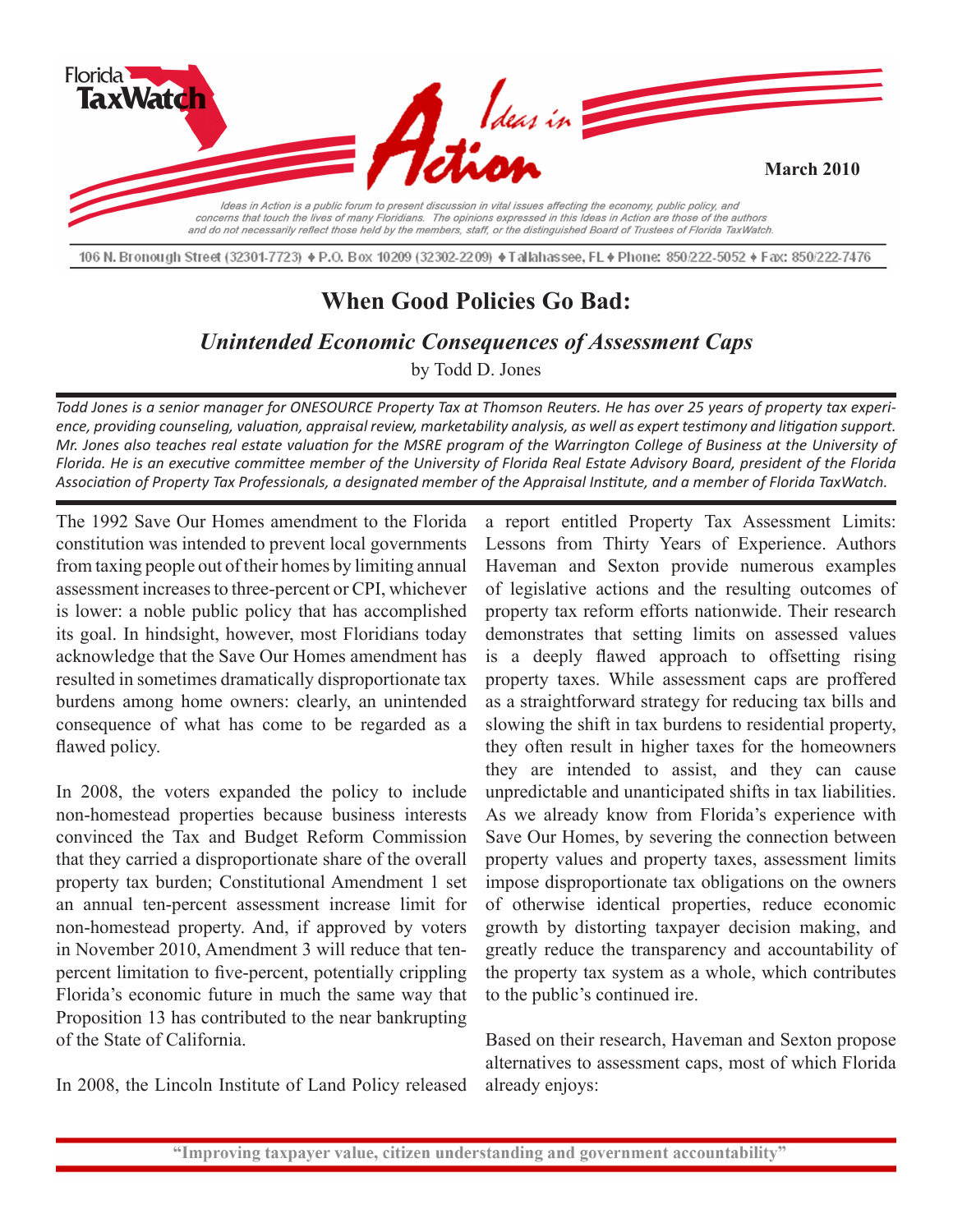- Florida's TRIM notice is a truth-in-taxation measure which lowers the likelihood of unseen tax increases when property values rise but nominal tax rates stay the same.
- Florida law provides for partial exemptions on owner-occupied or homestead properties benefiting residential taxpayers without distorting the market value tax base.
- Florida law has some deferral options that allow taxpayers to delay property tax payments and remain in their homes.
- Havemand and Sexton would argue that Florida needs a robust circuit breaker program to reduce taxes that rise above a certain level of affordability, thus targeting assistance to those whose tax liabilities are out of proportion to their ability to pay.

In 2006, Standard & Poor's published two Public Finance reports on the potential credit rating implications for state and local government stemming from a similar property tax reform proposal in Texas. Some of the concerns expressed in the reports include:

"Appraisal caps have the potential to negatively affect credit quality by impacting an issuer's ability to support their debt…"

"We believe that tax caps will have an impact on the ability of state and local governments to finance capital programs and infrastructure needs and meet their day-today operations. Regarding capital improvement plans, municipalities could become more reactive rather than proactive in planning infrastructure and facility needs based on funding availability."

"One of the main strengths of having a higher property appraisal cap is that there is a direct correlation between economic growth and a government's ability to benefit from that growth through taxation. Tax abatement is one of the main incentives that municipalities can offer companies in the region. If appraisal caps are put in place, municipalities won't be able to offer special incentives to keep existing businesses or attract new businesses to the region, as they will be constrained by their revenue sources."

"Local governments have a limited ability to cut operating expenditures since they must provide basic services and infrastructure. If local governments want to meet their infrastructure and basic operational needs, their ability to reap the benefits of economic growth through taxation is perhaps the most important tool in their arsenal."

"Over the long term, limiting this ability could result in budgetary pressures and the accumulation of unmet infrastructure needs," said [S&P credit analyst] Ms. Smaardyk. "Unless alternative revenue sources are put in place to counter the effect of property appraisal caps, the potential for a significant budgetary mismatch remains."

"Again, it is our belief that the implementation of a cap on the growth of property appraisals without a more comprehensive tax reform that addresses all sides of the budget equation could lead to fiscal stress and budgetary pressures that might potentially harm credit quality."

"As with other fiscal challenges, the effect on credit quality will be evaluated on a case-by-case basis," added Ms. Smaardyk. "The big question is whether or not local governments will be able to rise to the occasion and successfully address the budgetary challenges facing them."

In a 1998 paper entitled The Continuing Redistribution of Fiscal Stress: The Long Run Consequences of Proposition 13, prepared for the Lincoln Institute of Land Policy, professor Jeffrey Chapman of Arizona State University also demonstrates that local governments' fiscal autonomy is critical to ensure a vital local economy and that assessment limitations undermine that autonomy.

From a practical standpoint, all one needs to do is study California's economy to see Florida's potential future if assessment caps are maintained. The enactment of Proposition 13 in 1978 has forced California's state and local governments to enact and rely on some of the nation's highest sales and personal income tax rates to fund government operations. Sales and income taxes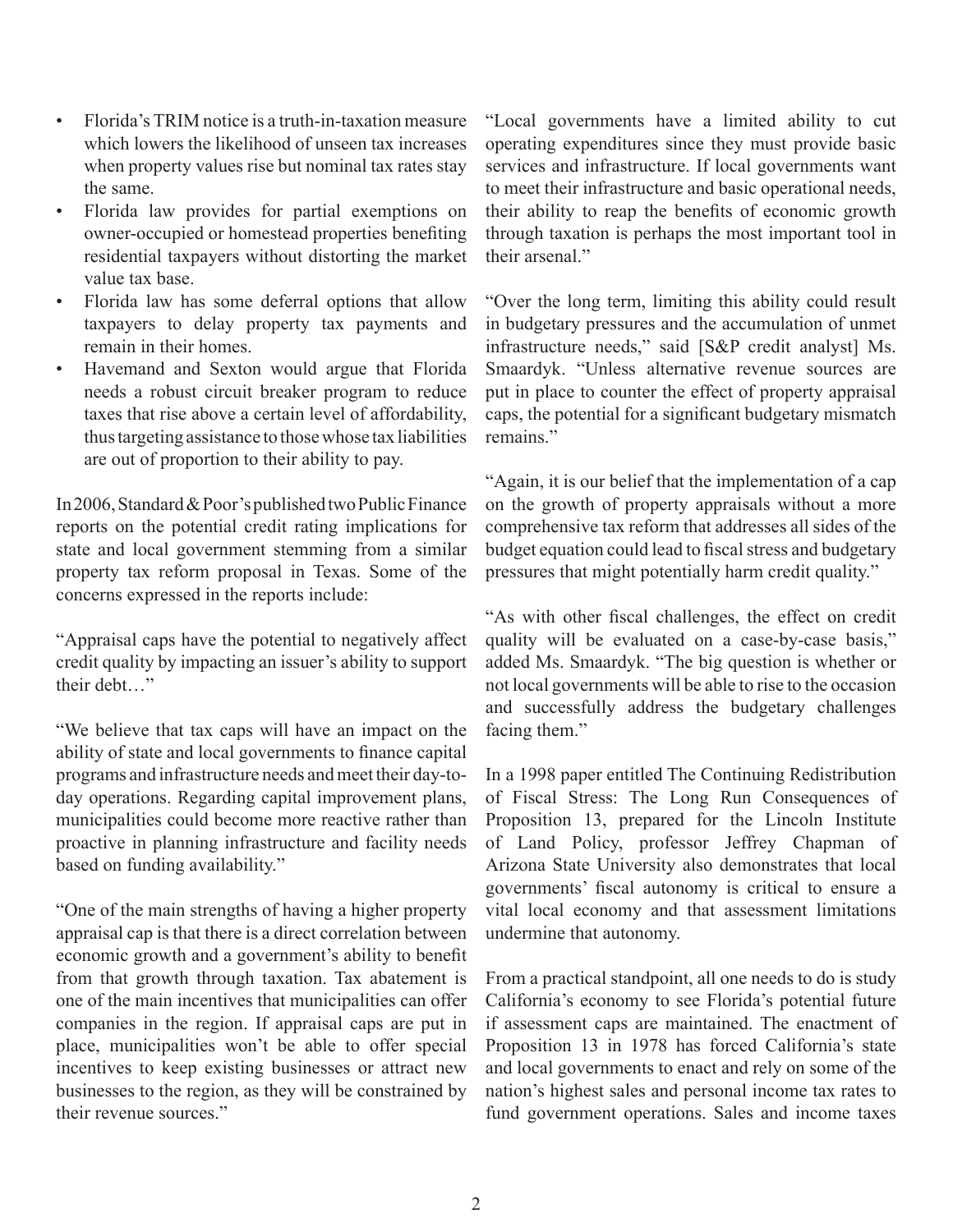actually exacerbate the situation because they fluctuate in synch with the economic climate; in boom times, they generate large revenue surpluses, and in recessionary periods they dry up and huge deficits are experienced.

In Florida, what the proponents of Save Our Homes failed to understand was that, once homeowners accumulated a substantial portion of sheltered equity in their homesteads, they would become disinclined to sell. In economic science, this has come to be known as the "lock-in" effect. The lock-in effect was compounded over the last ten years by a dramatic escalation in residential property values. Many homeowners found that they could not afford to relocate, even to a smaller home, because the property tax burden was simply too great; it made the move unaffordable. The lock-in effect of Save Our Homes is what gave political impetus to Florida's relatively new homestead portability laws.

Understanding the lock-in effect on homestead property owners, it is not difficult to comprehend that prudent owners and operators of income producing properties subject to such a cap will adopt a new investment strategy, similar to the one adopted by the beneficiaries of Save Our Homes… long-term hold. The longer an investor holds his property, the greater his competitive advantage. To wit, the following table illustrates the benefits of such a strategy. By year ten, a property originally worth \$10M could enjoy a 34% tax shelter resulting in a \$1.61 per square foot competitive leasing advantage.

|    |                    |    |                     |     |   |                      |   | The Impact of Assessment Caps |     |      |    |                     |             |                     |   |        |
|----|--------------------|----|---------------------|-----|---|----------------------|---|-------------------------------|-----|------|----|---------------------|-------------|---------------------|---|--------|
|    | Assessor's         |    |                     |     |   |                      |   |                               | Tax |      |    |                     | Competitive |                     |   |        |
|    | <b>Year Growth</b> |    | <b>Market Value</b> | Cap |   | <b>Taxable Value</b> |   | <b>Sheltered</b>              | Pct | Rate |    | <b>Property Tax</b> |             | <b>Disadvantage</b> |   | Per SF |
| 1  |                    | s  | 10,000,000          |     | s | 10,000,000           | s | ۰                             |     | 2%   | s  | 200,000             | s           |                     | s | ۰      |
| 2  | 10%                | s  | 11.000.000          | 5%  | s | 10,500,000           | s | 500,000                       | 5%  | 2%   | s  | 210,000             | s           | 10,000              | s | 0.10   |
| з  | $10%$ S            |    | 12.100.000          | 5%  | s | 11.025.000           | s | 1,075,000                     | 9%  | 2%   | s  | 220,500             | s           | 21,500              | s | 0.22   |
| 4  | $10%$ S            |    | 13.310.000          | 5%  | s | 11,576,250           | s | 1,733,750                     | 13% | 2%   | s  | 231.525             | s           | 34.675              | s | 0.35   |
| 5  | 10%                | 'S | 14,641,000          | 5%  | s | 12, 155, 063         | s | 2,485,938                     | 17% | 2%   | s  | 243,101             | s           | 49,719              | s | 0.50   |
| 6  | $10%$ S            |    | 16, 105, 100        | 5%  | s | 12.762.816           | s | 3,342,284                     | 21% | 2%   | s  | 255,256             | s           | 66,846              | s | 0.67   |
| 7  | 10% S              |    | 17,715,610          | 5%  | s | 13,400,956           | s | 4,314,654                     | 24% | 2%   | s  | 268,019             | s           | 86,293              | s | 0.86   |
| 8  | $10%$ S            |    | 19,487,171          | 5%  | s | 14.071.004           | s | 5,416,167                     | 28% | 2%   | s  | 281,420             | s           | 108,323             | s | 1.08   |
| 9  | $10%$ S            |    | 21.435,888          | 5%  | s | 14,774,554           | s | 6,661,334                     | 31% | 2%   | s  | 295,491             | s           | 133,227             | s | 1.33   |
| 10 | 10% S              |    | 23.579.477          | 5%  | s | 15,513,282           | s | 8.066.195                     | 34% | 2%   | .s | 310,266             | s           | 161,324             | s | 1.61   |
| 11 | 10%                | s  | 25.937.425          | 5%  | s | 16.288.946           | s | 9,648,478                     | 37% | 2%   | s  | 325.779             | s           | 192.970             | s | 1.93   |
| 12 | $10%$ S            |    | 28,531,167          | 5%  | s | 17, 103, 394         | s | 11,427,773                    | 40% | 2%   | s  | 342,068             | s           | 228.555             | s | 2.29   |
| 13 | 10% S              |    | 31,384,284          | 5%  | s | 17,958,563           | s | 13,425,721                    | 43% | 2%   | s  | 359,171             | s           | 268,514             | s | 2.69   |
| 14 | 10%                | 'S | 34,522,712          | 5%  | s | 18,856,491           | s | 15,666,221                    | 45% | 2%   | s  | 377,130             | s           | 313,324             | s | 3.13   |
| 15 | $10%$ S            |    | 37,974,983          | 5%  | s | 19,799,316           | s | 18, 175, 667                  | 48% | 2%   | s  | 395,986             | s           | 363,513             | s | 3.64   |
| 16 | 10%                | 'S | 41,772,482          | 5%  | s | 20,789,282           | s | 20,983,200                    | 50% | 2%   | s  | 415,786             | s           | 419,664             | s | 4.20   |
| 17 | $10%$ S            |    | 45,949,730          | 5%  | s | 21.828.746           | s | 24.120.984                    | 52% | 2%   | s  | 436,575             | s           | 482,420             | s | 4.82   |
| 18 | $10%$ S            |    | 50,544,703          | 5%  | s | 22.920.183           | s | 27,624,520                    | 55% | 2%   | s  | 458,404             | s           | 552,490             | s | 5.52   |
| 19 | 10% S              |    | 55.599.173          | 5%  | s | 24.066.192           | s | 31.532.981                    | 57% | 2%   | s  | 481.324             | s           | 630,660             | s | 6.31   |
| 20 | 10% S              |    | 61,159,090          | 5%  | s | 25,269,502           | s | 35,889,588                    | 59% | 2%   | s  | 505,390             | s           | 717,792             | s | 7.18   |
| 21 | 10%                | 'S | 67.274.999          | 5%  | s | 26,532,977           | s | 40,742,022                    | 61% | 2%   | s  | 530,660             | s           | 814.840             | s | 8.15   |
| 22 | 10% S              |    | 74.002.499          | 5%  | s | 27,859,626           | s | 46,142,874                    | 62% | 2%   | s  | 557,193             | s           | 922,857             | s | 9.23   |
| 23 | $10%$ S            |    | 81.402.749          | 5%  | s | 29,252,607           | s | 52,150,142                    | 64% | 2%   | s  | 585,052             | s           | 1,043,003           | s | 10.43  |
| 24 | $10%$ S            |    | 89.543.024          | 5%  | s | 30.715.238           | s | 58,827,787                    | 66% | 2%   | s  | 614.305             | s           | 1,176,556           | s | 11.77  |
| 25 | $10%$ S            |    | 98.497.327          | 5%  | s | 32.250.999           | s | 66.246.327                    | 67% | 2%   | s  | 645.020             | Ś           | 1.324.927           | s | 13.25  |

Table 1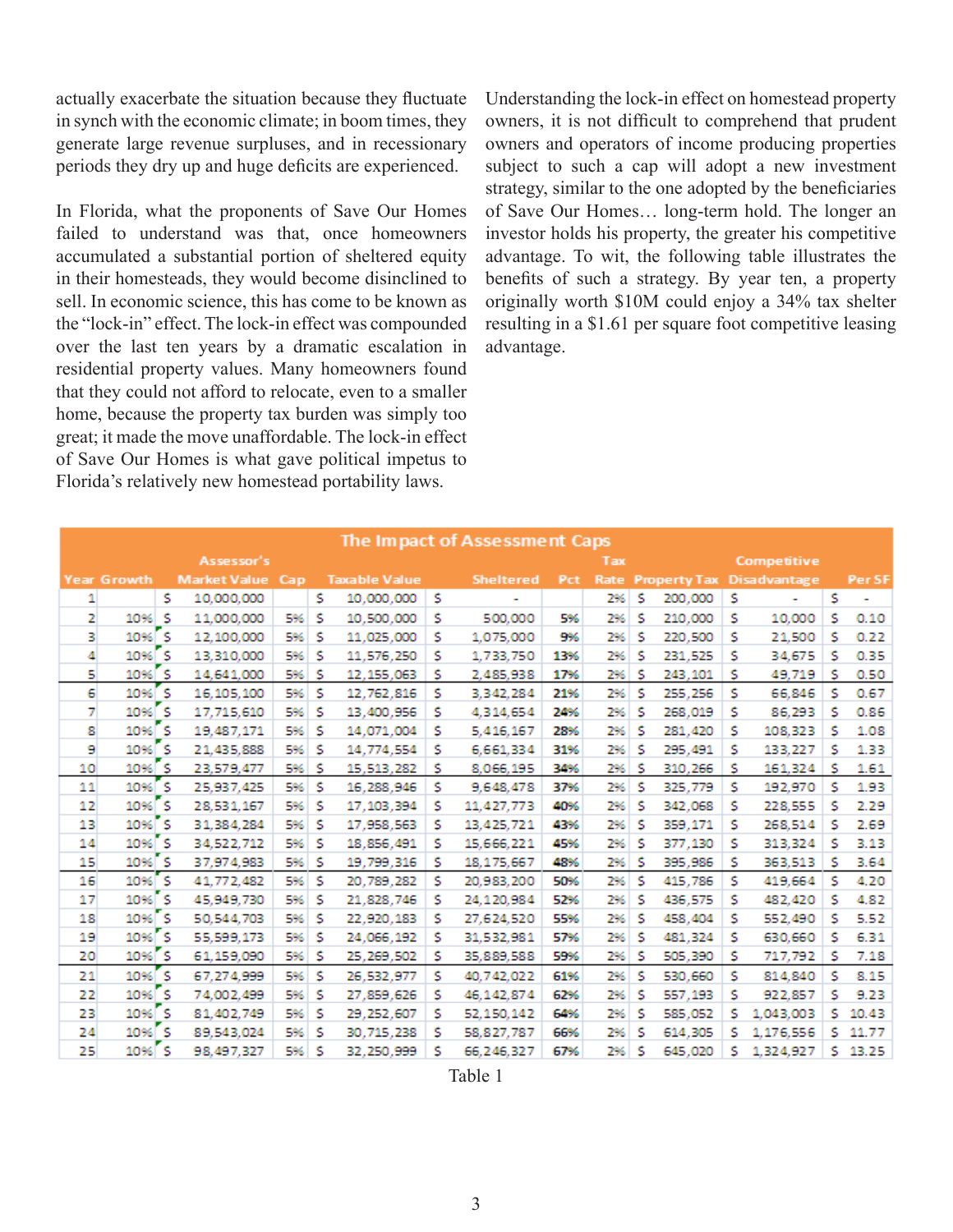Assessment limitations create a significant inducement for property owners to invest for the long term, because they create a barrier to entry in an already extremely competitive marketplace.

By way of example, imagine two identical office buildings erected adjacent to one another in the very same year. Imagine also that they are fully tenanted at competitive lease terms with similar creditworthiness. Under these conditions, the taxable value should be the same for each.

Now assume ten years has passed and one of the buildings is sold for its current market value. Under the proposed amendment, the new owner would lose previous cap protection and be taxed based on current market value. The new owner is faced with an imposing competitive disadvantage. To account for this in underwriting the purchase, a prudent analyst would (1) decrease projected achievable rents by the amount of the competitive disadvantage on a per square foot basis, (2) factor in a higher vacancy and collections loss in anticipation of tenant turnover resulting from the associated increase in pass-through expenses, (3) increase the projected real estate tax liability expense as a result of the sale, and (4) increase the discount rate to reflect the additional market risk. All of this contributes to downward pressure on profit margins and therefore on the property's value.

These facts lead us to the inescapable second step that any prudent investor will undertake: the implementation of net leases. In order to maximize the income-producing asset's value, operators will pass-through all expenses that the market will bear. And while this is common practice in many markets, especially for office, retail, and industrial properties, multifamily apartment community operators would be inclined to convert traditionally gross leases to a net format. Like separately metered utilities, renters could become responsible for paying their pro rata share of the property taxes.

Preliminary comparative analyses based on Table 1 indicate that the impact on value will considerable. Discounted cash flow models of gross rent properties (e.g. full service leases with no expense pass-through provisions, like apartments) evidence value declines of greater than eleven percent when underwritten in this manner. Otherwise comparable net leased property analyses reveal declines of over six percent of market value.

Such dramatic devaluation on ownership transfers also presents a threshold barrier to renovation and new construction and development activities. Significant renovation could subject a property to reassessment under current law. Any new product would be valued at its current market value in the year it came into service, yet it would have to compete for tenants against existing properties which could offer space at significantly lower rental rates. On the other hand, the five percent assessment cap could potentially solve Florida's historic overbuilding problem, because no new development will occur until demand exceeds supply by an amount sufficient to offset the competitive disadvantage that the new properties will face.

As a result, employment and compensation levels for all jobs that revolve around commercial real estate transactions will be negatively impacted. As transaction volume wanes, the demand for appraisers, attorneys, brokers, lenders, title agents and the like will vanish as well. Given Florida's historical reliance on real estate development and transactional activity for economic development, the five-percent cap could be the harbinger of Florida's economic demise.

As evidenced in a chart from the previously referenced Lincoln Institute of Land Policy report, the assessment limitations on non-homestead property shifts the tax burden back towards homeowners, who already shoulder the overwhelming majority of the load.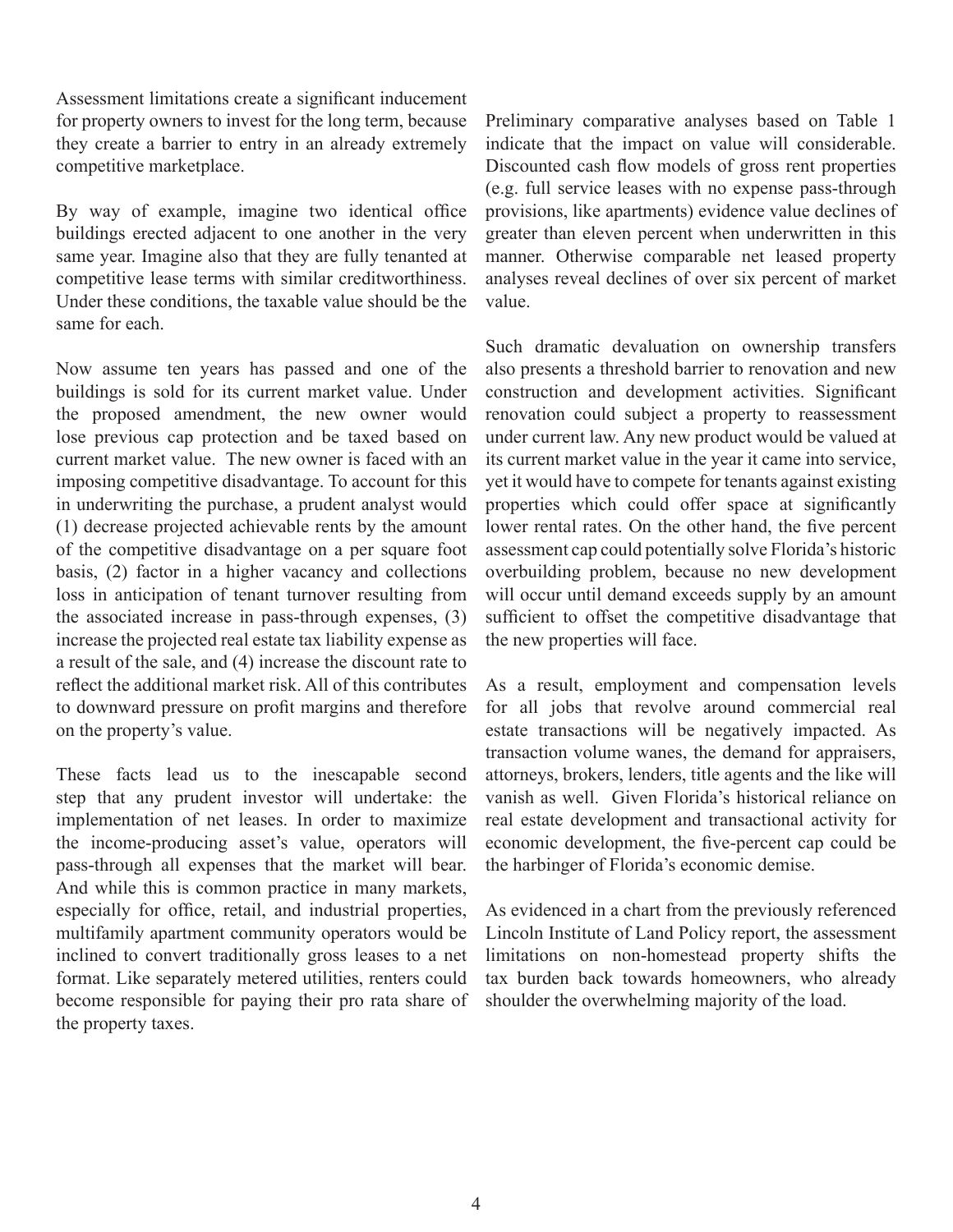

Source: State departments of revenue or taxation.

Despite that Florida's income producing property owners actually write the checks, most economists would argue that the ultimate end user of the property  $\bullet$ actually pays the taxes. That means that the retail shopper and the clients of office or industrial tenants • are the ones who pay the tax, because the costs are passed through to the ultimate end user. And although Florida's tourists contribute their fair share, most of the end users of non-homestead property in Florida are its residents. In the end, assessment limitations deliver:

- lower tax revenues for local government,
- lower municipal bond credit ratings,
- local governments that are hamstrung in adapting to changing economic conditions,
- greater reliance on other types of taxes,
- an unnecessarily complicated system for taxpayers,
- reduced real estate transaction activity,
- fewer jobs and lower compensation for transaction facilitators, and
- they are an impediment to a vibrant economy.